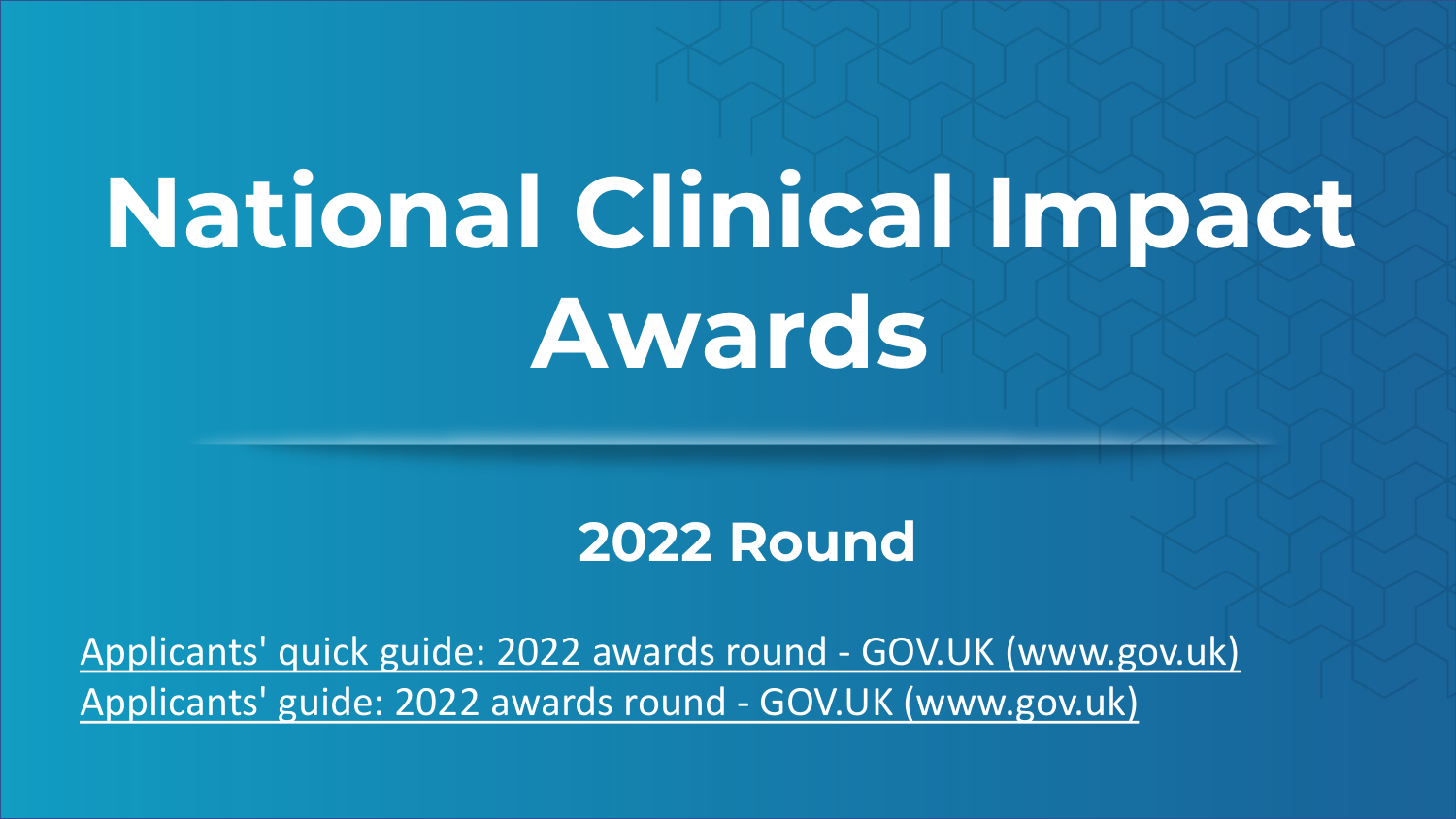## **Why should you apply ?**

- •demonstrate and be recognised for what you have achieved nationally
- •share your work with your peers
- •support your sector and showcase what you have delivered

•inspire colleagues to strive for innovation – which in turn will bring further benefits and improvements for patients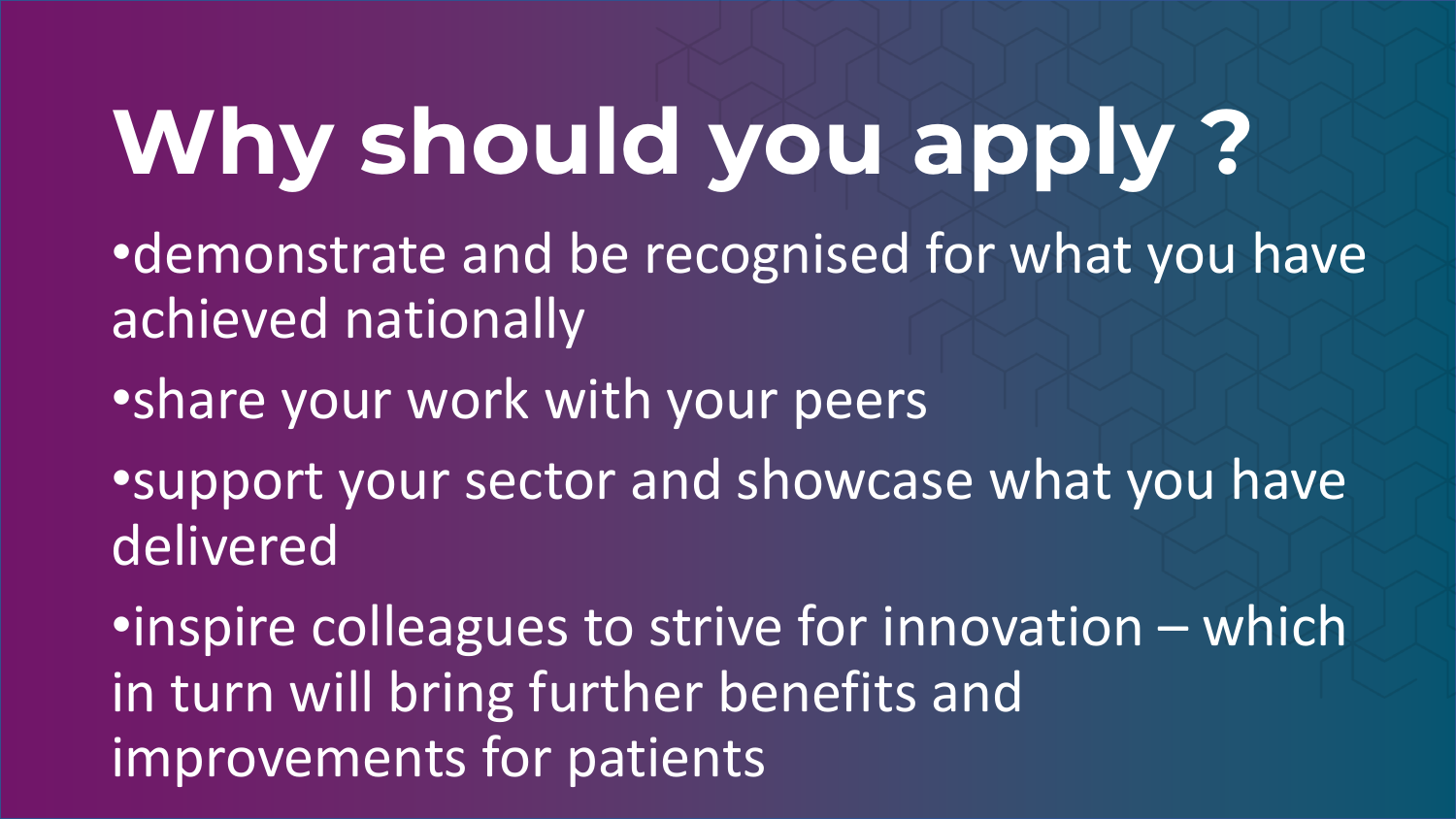## **Who can apply**

NHS Consultants and academic GPs' in England and Wales

General Dental Council (GDC) specialist list General Medical Council (GMC) specialist list GP Register

Permanent NHS Consultant or on Hon contract – fully registered with license to practise

Minimum 3 contractual PAs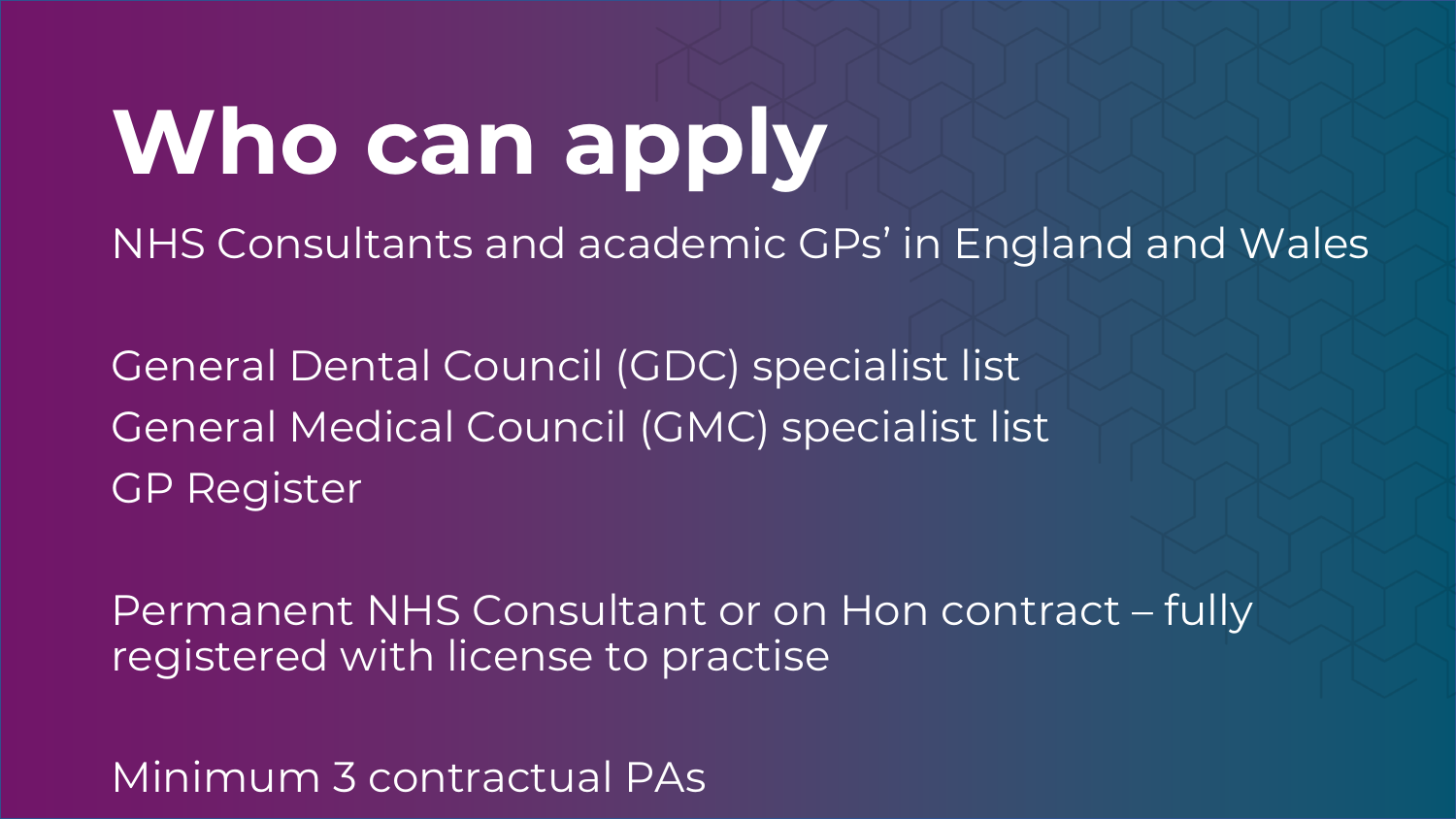### **not eligible if**

Not on consultant pay scale as expressed in PA's or equivalent

A locum consultant

Work in general management without specific clinical role

Not fully registered with license to practise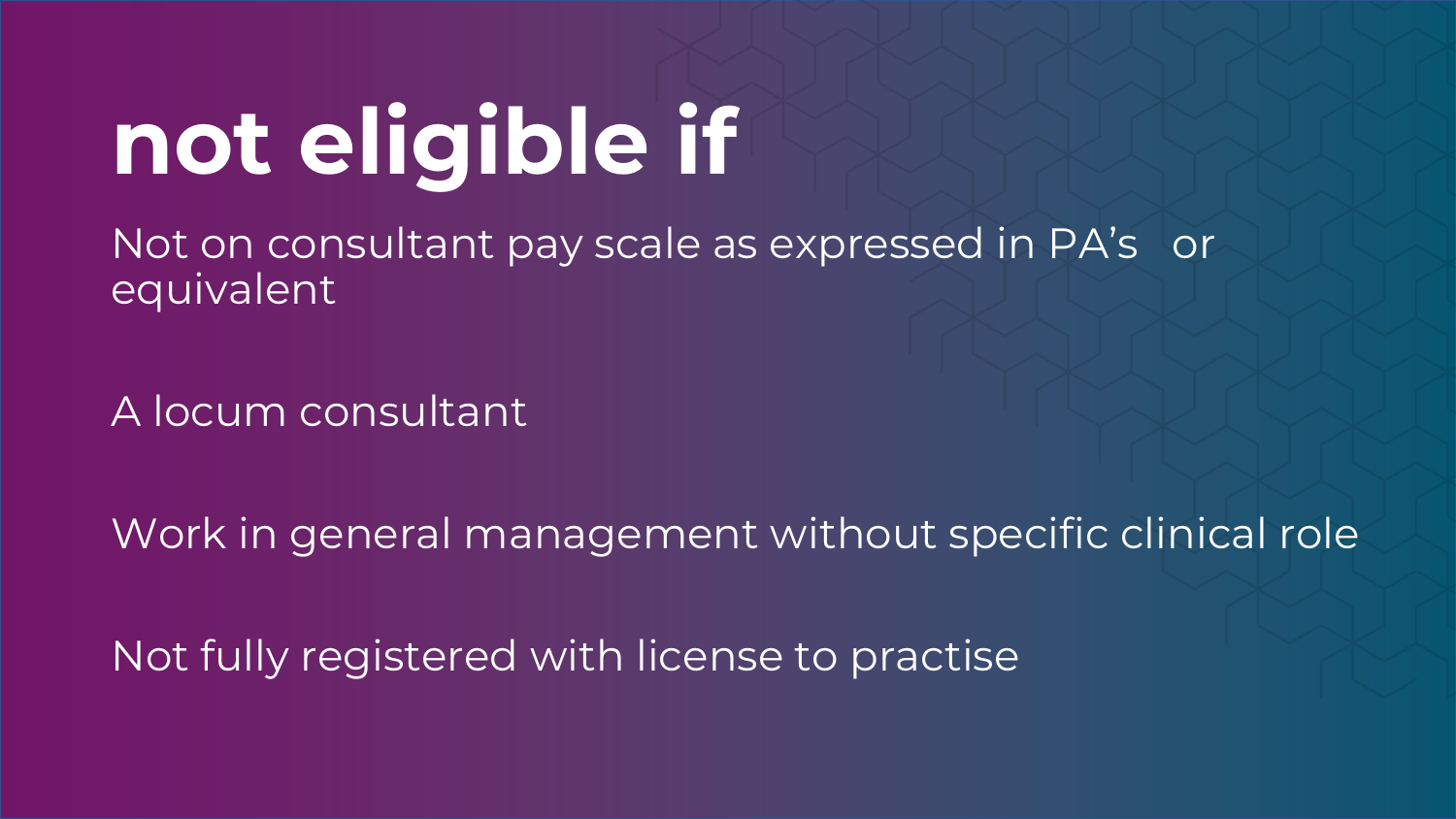#### **Key changes**

- Name change from Clinical Excellence Awards to Clinical Impact Awards.
- Number of awards increasing from 300 to 600 in England; 37 in Wales
- Levels of award (Bronze, Silver, Gold, Platinum) have been replaced with 3 new levels
- England -National 1, National 2, National 3
- Wales 0-3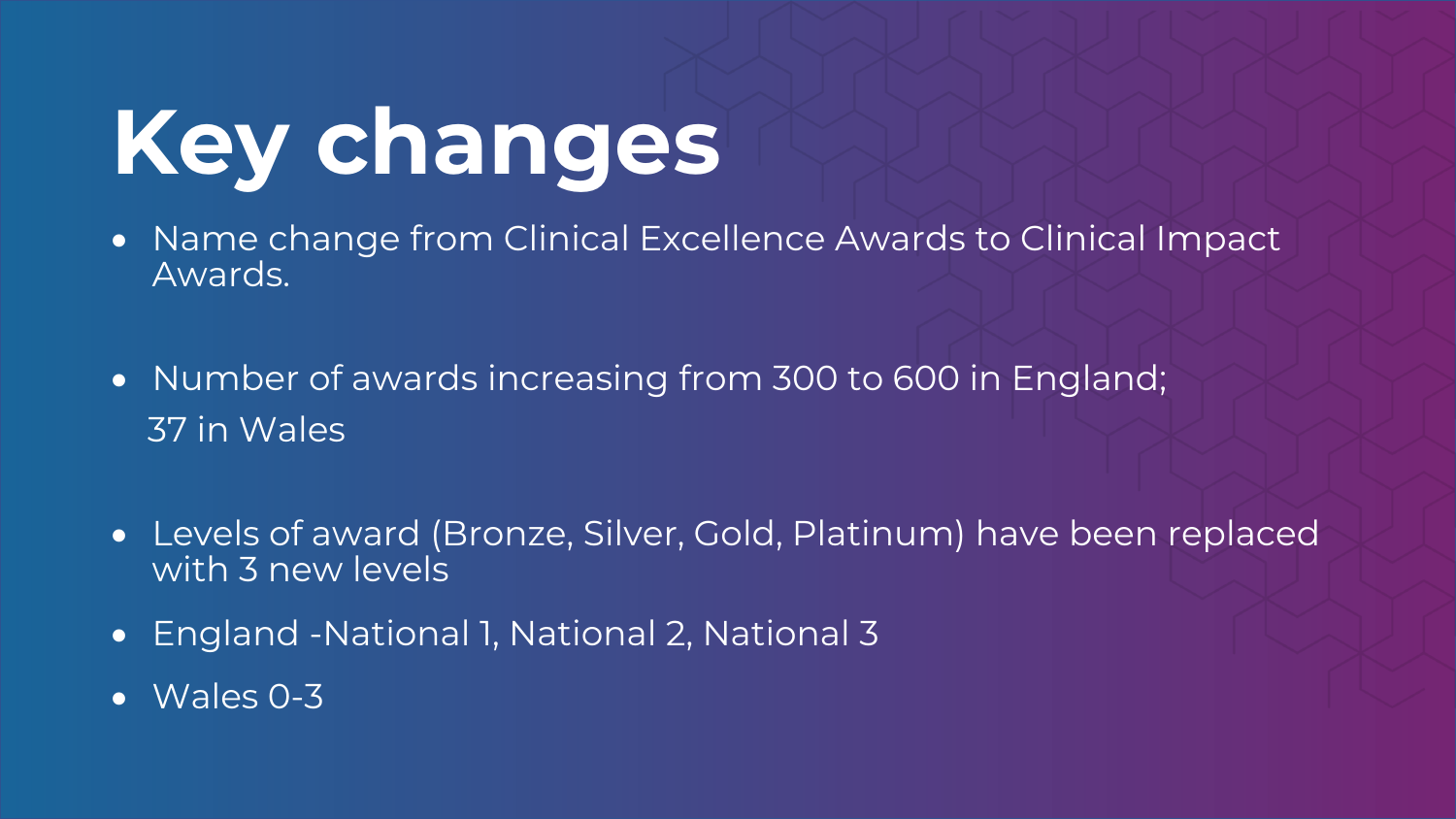### **Key changes**

- Applicants don't have to choose their level when applying, the level of their award is dictated by the scoring they receive from ACCIA committees
- Payment of awards:
	- National 1 £20, 000 per year for 5 years (equivalent to silver)
	- National 2 £30,000 per year for 5 years (equivalent to gold)
	- National 3 £40,000 per year for 5 years (equivalent to platinum)
- Anticipated split between levels: National 1 – 330 National 2 – 200 National 3 – 70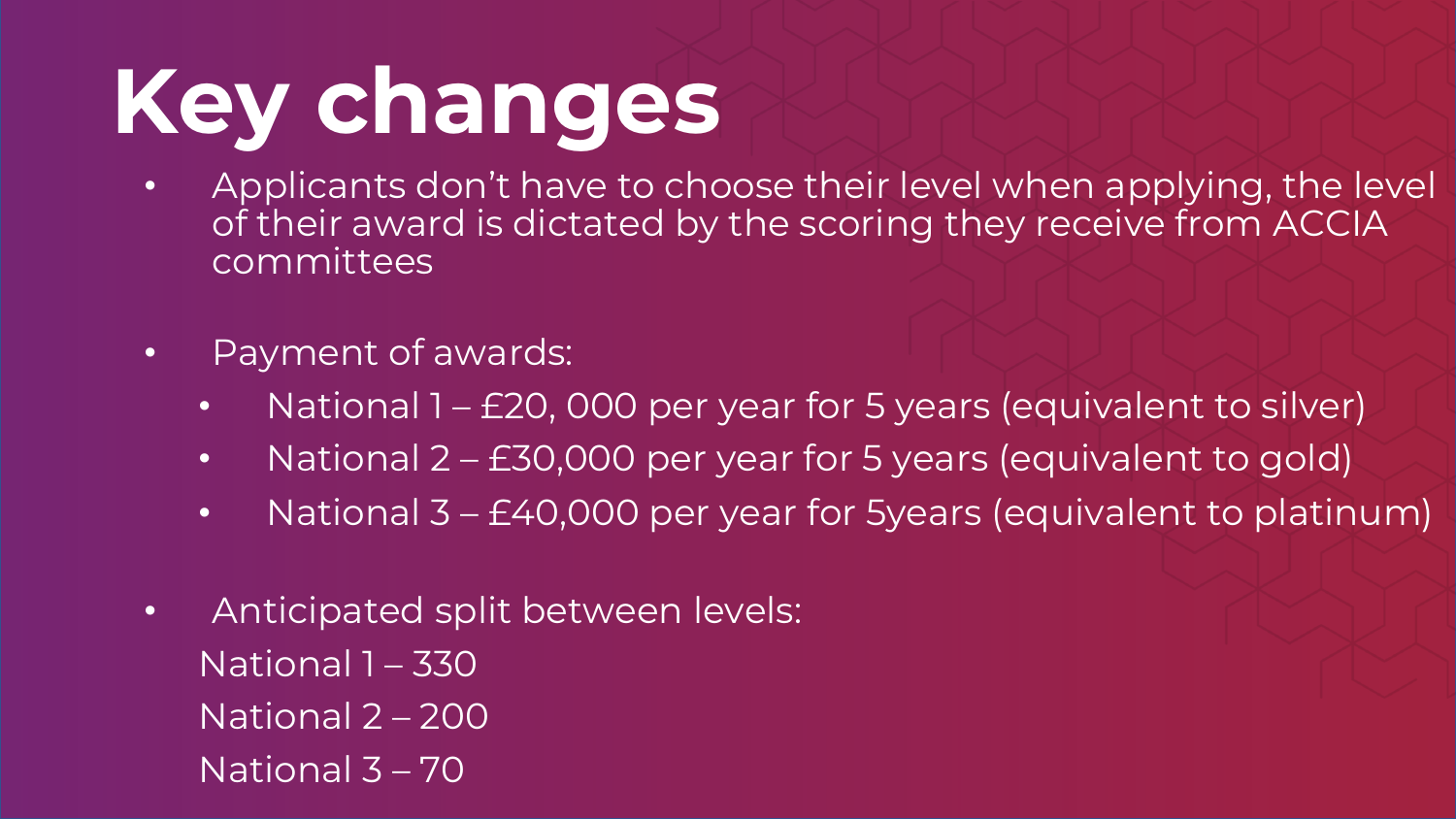#### **New 5 Domains (scoring 0-10)**

- 1. Service delivery and development 2.Leadership
- 3.Education, training and people development
- 4.Innovation and research
- 5.Additional national impact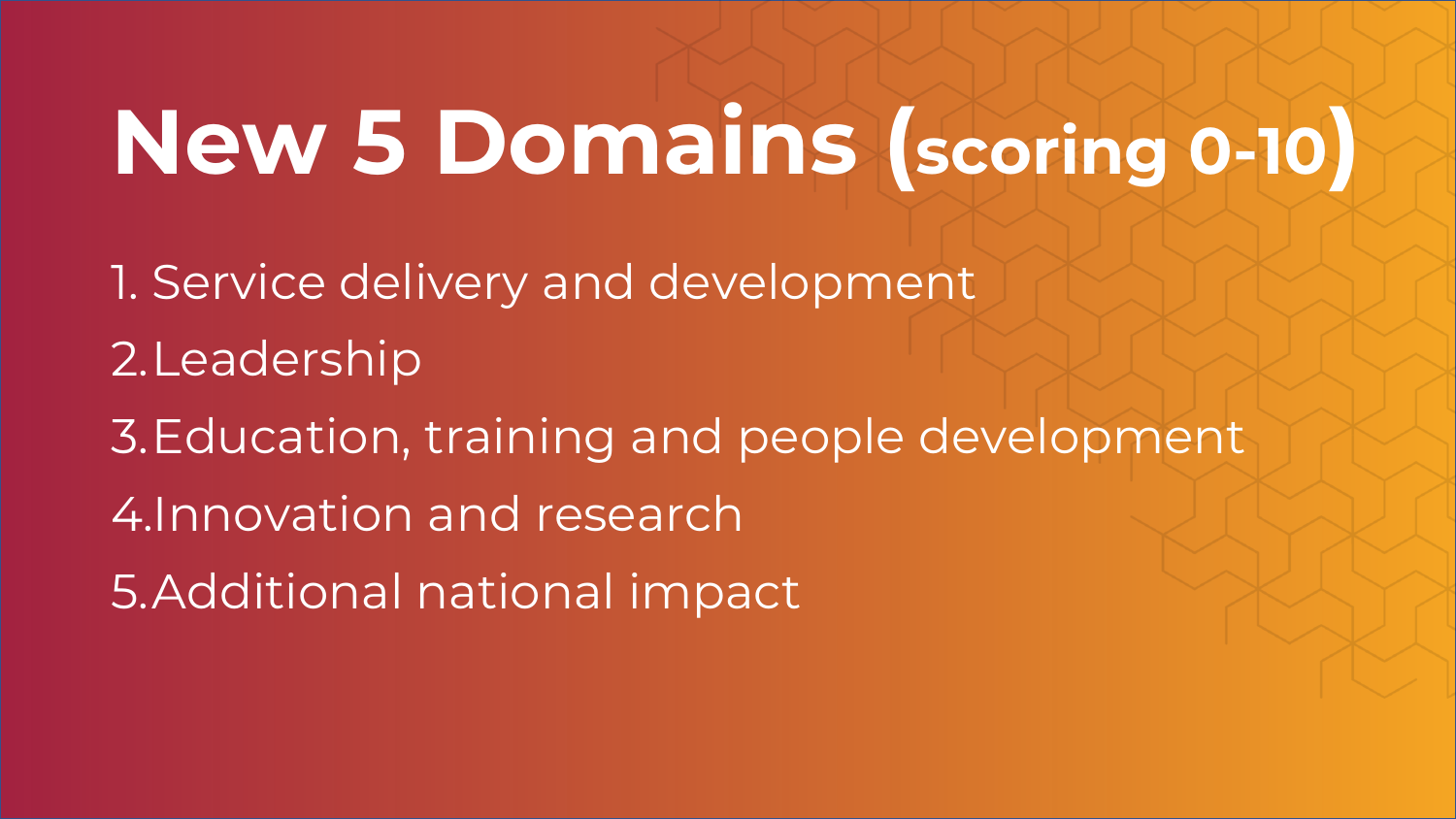## **Scoring**

- •10 = your application is excellent with clear national impact
- •6 = your work is over and above your contract terms with some regional impact
- •2 = you've met the terms of your contract or mostly within your local area
- •0 = you have not met the terms of your contract or there's not enough information to make a judgement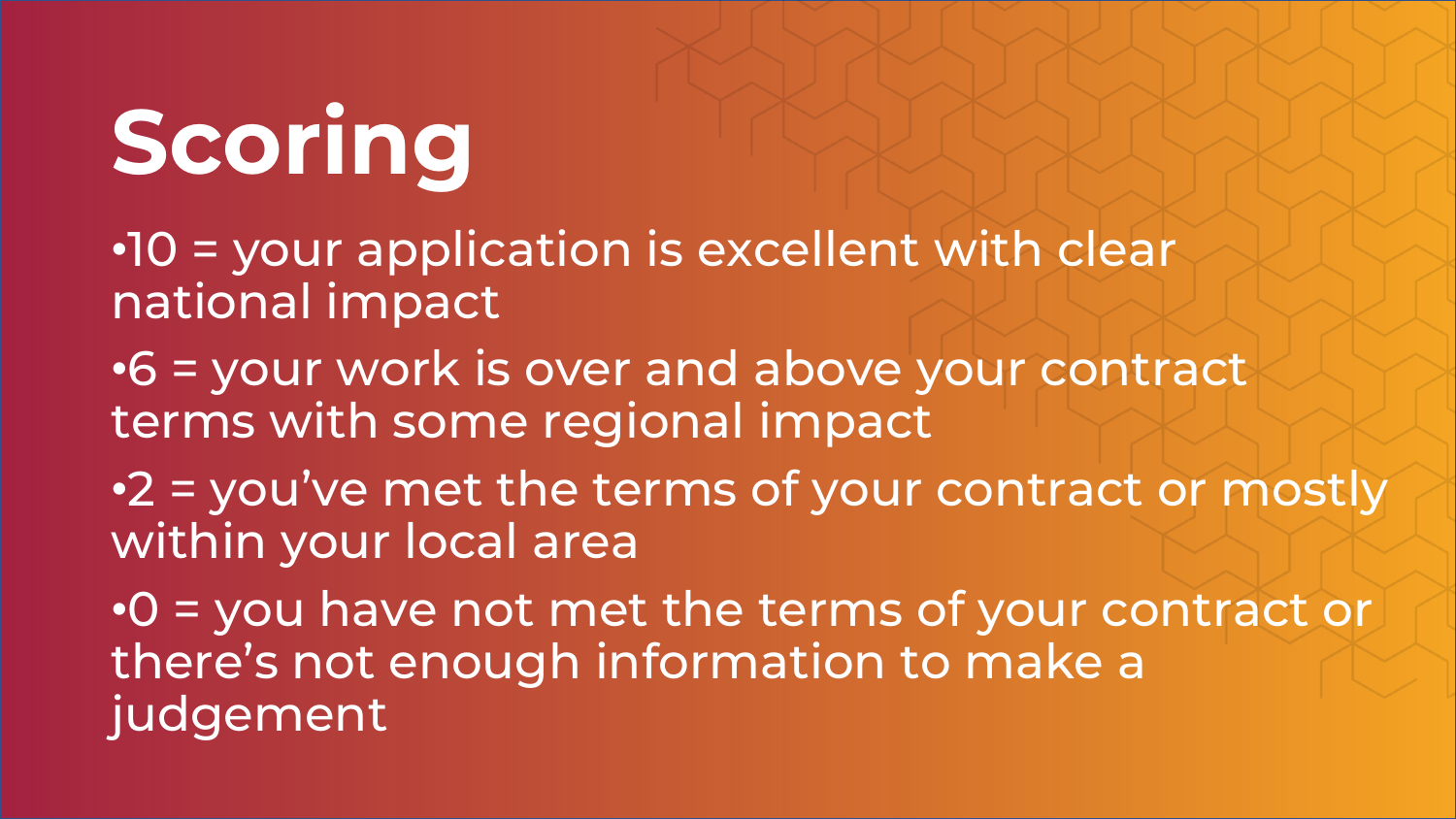### **Key changes**

- Renewals have been scrapped, awards are granted for 5 years and then candidates must apply for a new award.
- A single-level application process, and the level of the award you get is based on your score so you can get a higher award more quickly.
- Awards will no longer be pro-rated for LTFT and will not be pensionable.
- Applicants can only have support from one National Nominating Organisation ( RCPsych )
- Employers only need to indicate their support or lack of support, and provide a citation for each applicant.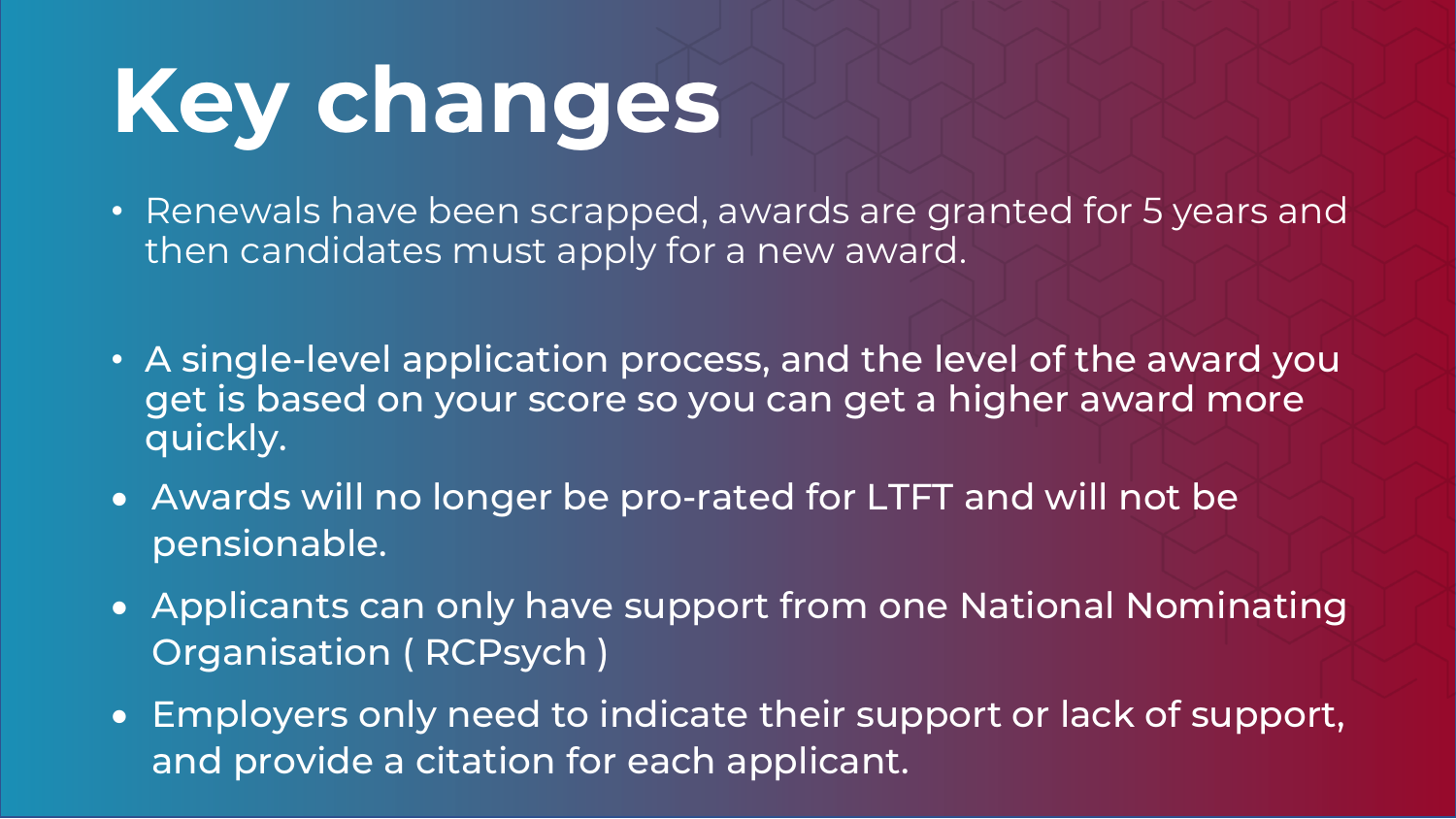

27 April to 22 June 2022 Applications open

11 May 2022 Closing date to receive applications at the College

16 June 2022 Inform applicants of outcome and encourage those who have received College support to begin their online application

22 June 2022 Deadline for candidates to submit their applications on <br>ACCIA website

End of January 2023 – notifications sent to successful applicants and finance processes initiated to back pay awards

February 2023 – appeals window opens